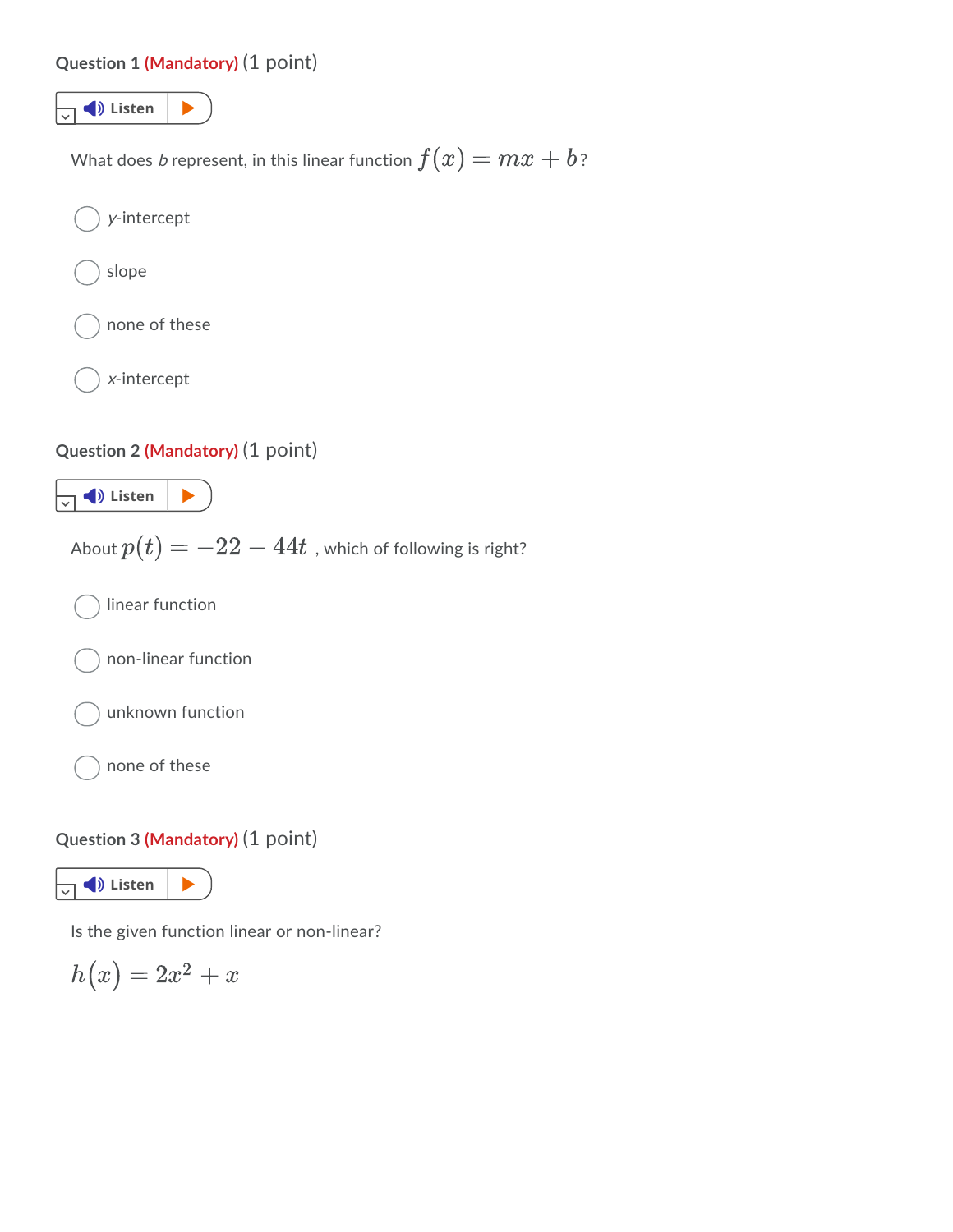

# **Question 5 (Mandatory)** (1 point)



A linear function goes through two points (4, 4) and (2, 2), what is the slope?



# **Question 6** (5 points)



 $f(x) = 700 - 350x$ , find the intercepts: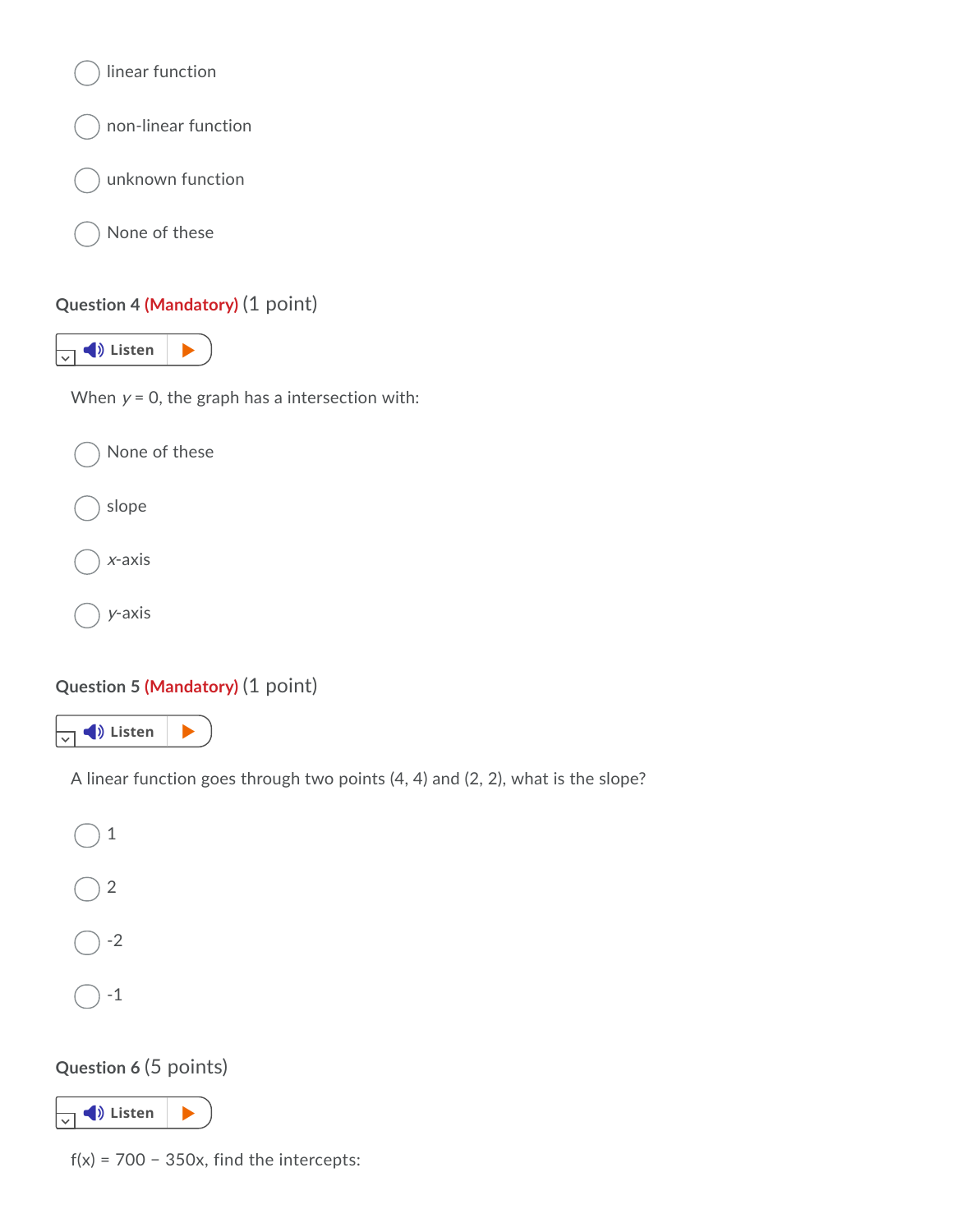

# **Question 7** (3 points)



A line contains the two points (1, 3) and (2,3), what is the slope



# **Question 8** (4 points)



A power company charges its customers,

(a) \$0.15 per kwh with a base fee of \$31.00 per month.

Let y represent monthly cost, and x represent the number of kwh used, which one of the following is correct?

a) y=0.15x +31 b)  $y=-0.15x +31$ c) y=0.15x -31 d) y=-0.15x -31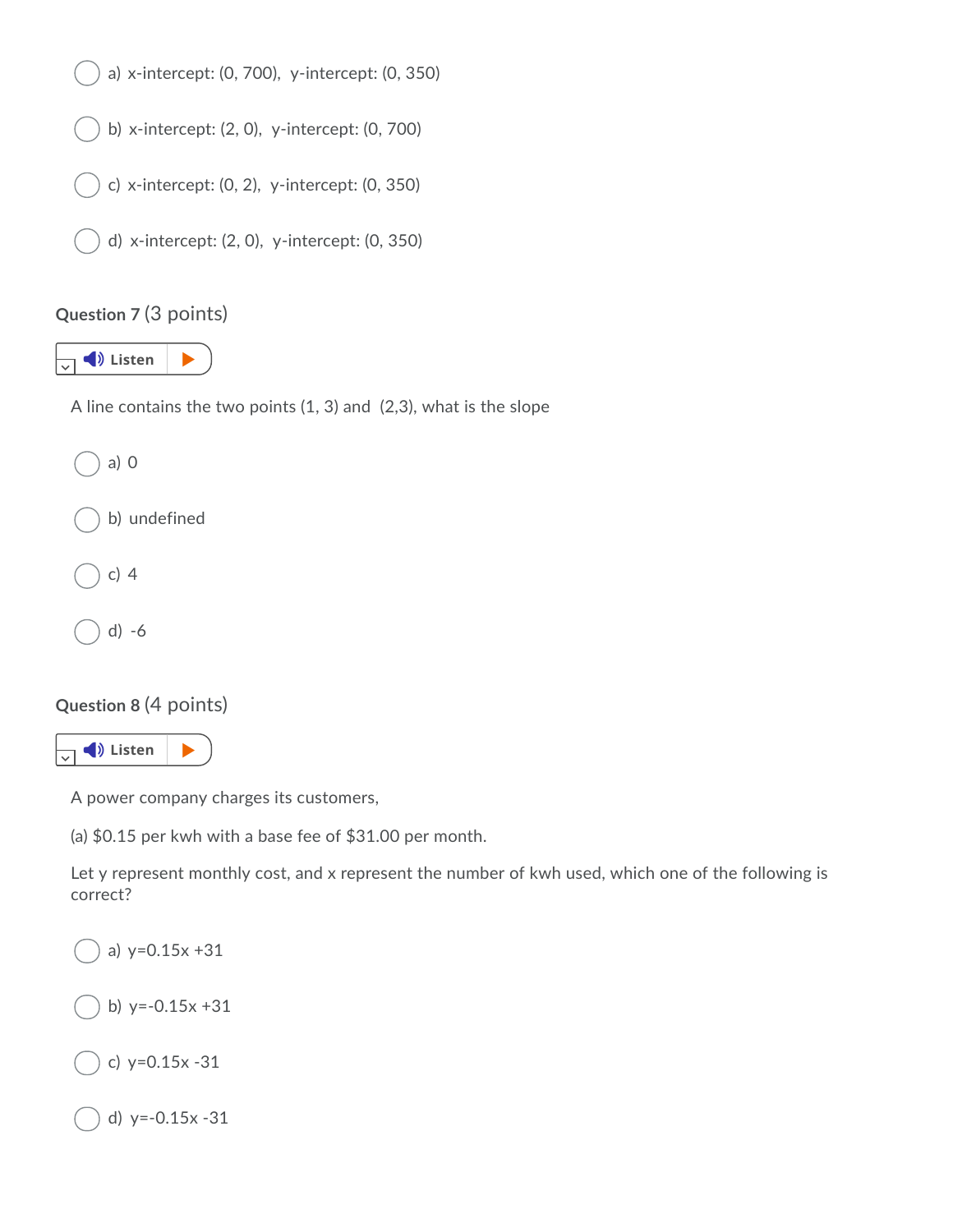### **[Question](https://app.readspeaker.com/cgi-bin/rsent?customerid=8954&url=https%3A%2F%2Fcolstate.view.usg.edu%2Fd2l%2Flms%2Fquizzing%2Fuser%2Fattempt%2Fquiz_attempt_page_auto.d2l&lang=en_us&voice=8954&voice=Kate&readid=d2l_read_element_9) 9** (4 points)



A linear function goes through two points (1, -4) and (0, 4), what is the equation?

```
a) y = -8x + 4b) y = -8x - 4c) y=8x - 4
d) y=8x + 4
```
#### **Question 10** (4 points)



Find the x-intercept and y-intercept of the graph of the function  $f(x) = -2/3x - 3/5$ 

a) [x-intercept](https://app.readspeaker.com/cgi-bin/rsent?customerid=8954&url=https%3A%2F%2Fcolstate.view.usg.edu%2Fd2l%2Flms%2Fquizzing%2Fuser%2Fattempt%2Fquiz_attempt_page_auto.d2l&lang=en_us&voice=8954&voice=Kate&readid=d2l_read_element_11) : (0, -3/5). and y-intercept: (-9/10, 0)

b) x-intercept : (-9/10, 0). and y-intercept: (0, 3/5 )

c) x-intercept : (0, 3/5). and y-intercept: (-9/10, 0)

d) x-intercept : (0, -3/5). and y-intercept: (9/10, 0)

#### **Question 11 (Mandatory)** (1 point)



Use the verbal description to determine a linear equation for the situation:

The boiling point of water at sea levels is 100 degrees Celsius. The boiling point decreases 3.5 degrees Celsius per 1-kilometer increase in altitude.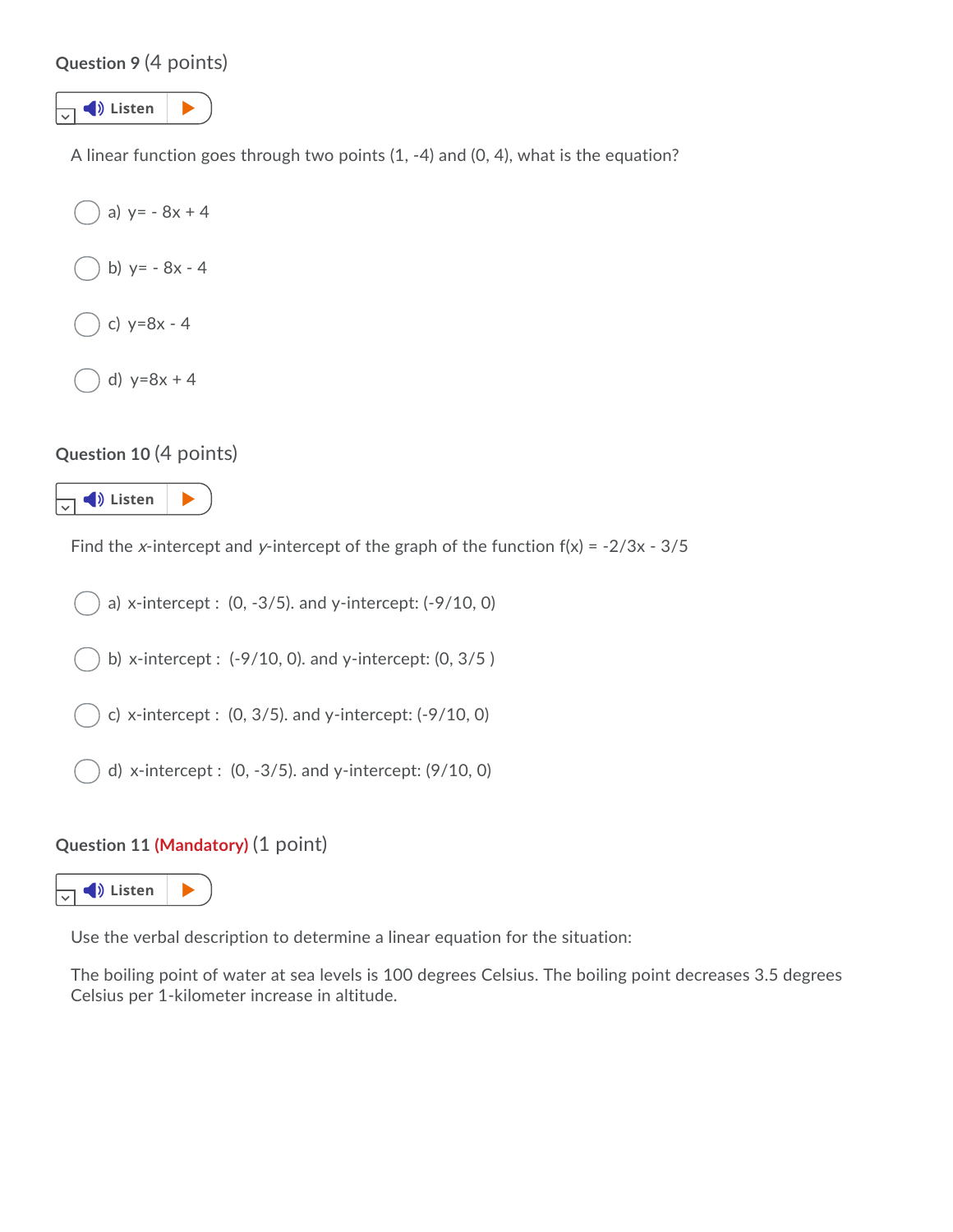$$
\bigcirc T(a) = -3.5a + 100
$$
  

$$
\bigcirc T(a) = 3.5a - 100
$$
  

$$
\bigcirc T(a) = 100a - 3.5
$$
  

$$
\bigcirc T(a) = -100a + 3.5
$$

### **Question 12 (Mandatory)** (1 point)

 $\sqrt{ }$  **D** Listen  $\blacktriangleright$ 

A linear function goes through (0, 5) with a slope of -8, what is the equation of the function?

 $\bigcirc$  f(x) = -8x - 5  $\bigcirc$  f(x) = -8x + 5  $\bigcirc$  f(x) = 8x - 5  $\bigcirc$   $f(x) = 8x + 5$ 

### **Question 13 (Mandatory)** (1 point)



Find the equation of the line that passes through the points (2, 5) and (-1, -1).

$$
\bigcirc f(x) = 2x - 9
$$
  

$$
\bigcirc f(x) = -x - 1
$$
  

$$
\bigcirc f(x) = 2x + 5
$$
  

$$
\bigcirc f(x) = 2x + 1
$$

#### **Question 14 (Mandatory)** (1 point)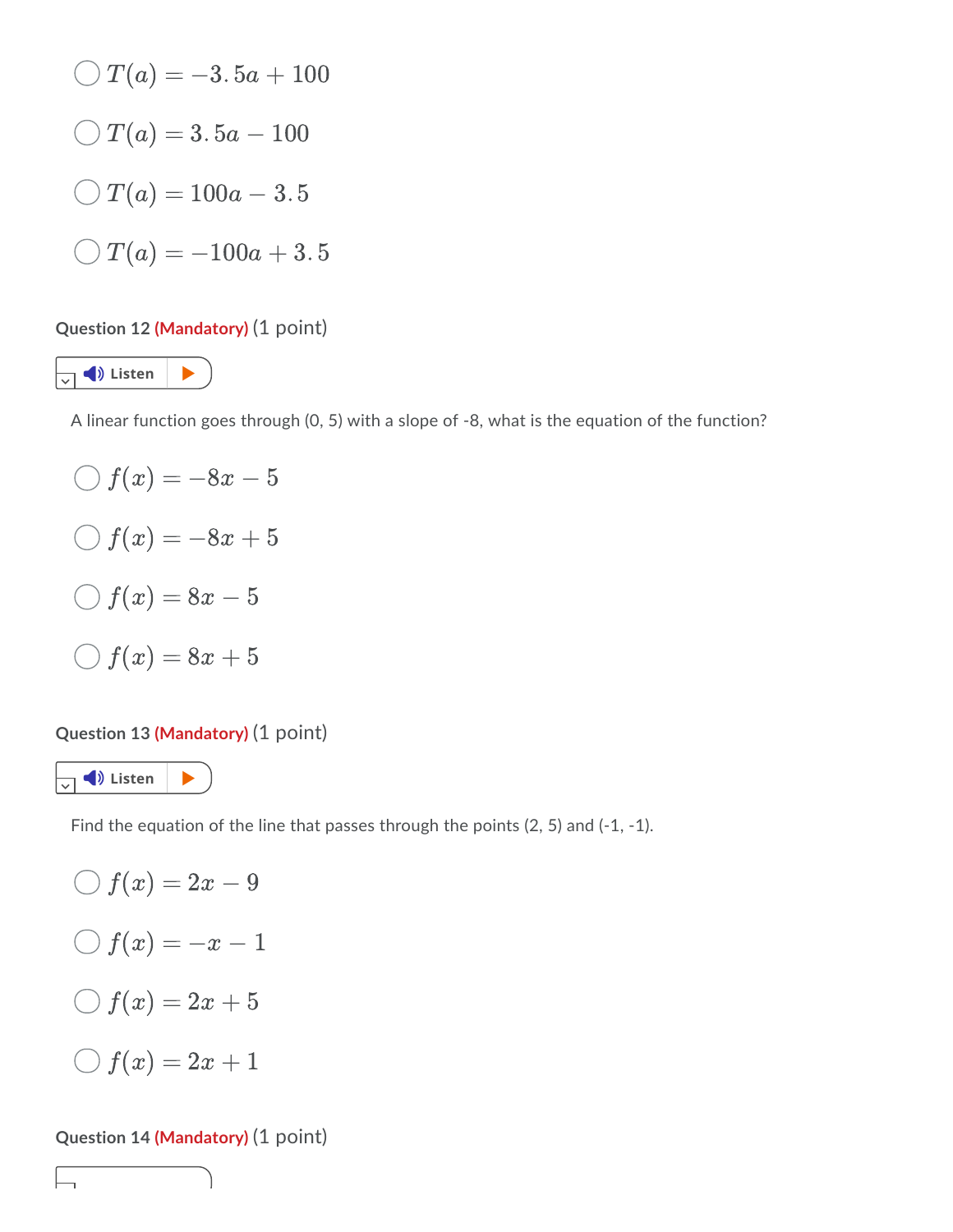**[Listen](https://app.readspeaker.com/cgi-bin/rsent?customerid=8954&url=https%3A%2F%2Fcolstate.view.usg.edu%2Fd2l%2Flms%2Fquizzing%2Fuser%2Fattempt%2Fquiz_attempt_page_auto.d2l&lang=en_us&voice=8954&voice=Kate&readid=d2l_read_element_14)** 

Which of the following is correct if the parabola opens up:

 $a < 0$ )  $a=0$  $\bigcirc a \neq 0$  $O \mid a > 0$ 

### **[Question](https://app.readspeaker.com/cgi-bin/rsent?customerid=8954&url=https%3A%2F%2Fcolstate.view.usg.edu%2Fd2l%2Flms%2Fquizzing%2Fuser%2Fattempt%2Fquiz_attempt_page_auto.d2l&lang=en_us&voice=8954&voice=Kate&readid=d2l_read_element_15) 15 (Mandatory)** (1 point)



What is the vertex for the function:  $f\big(x\big)=x^2-2x-3$  .

(-2, 10) (0, -12) (10, 1)



### **Question 16 (Mandatory)** (1 point)

 $\sqrt{ }$  **Listen** 

which of the following is the intercepts for $f\big(x\big)=x^2-2x-3$  .

(3, 0) and (1, 0) (-3, 0) and (1, 0) (-3, 0) and (-1, 0) (3, 0) and (-1, 0)

**Question 17** (3 points)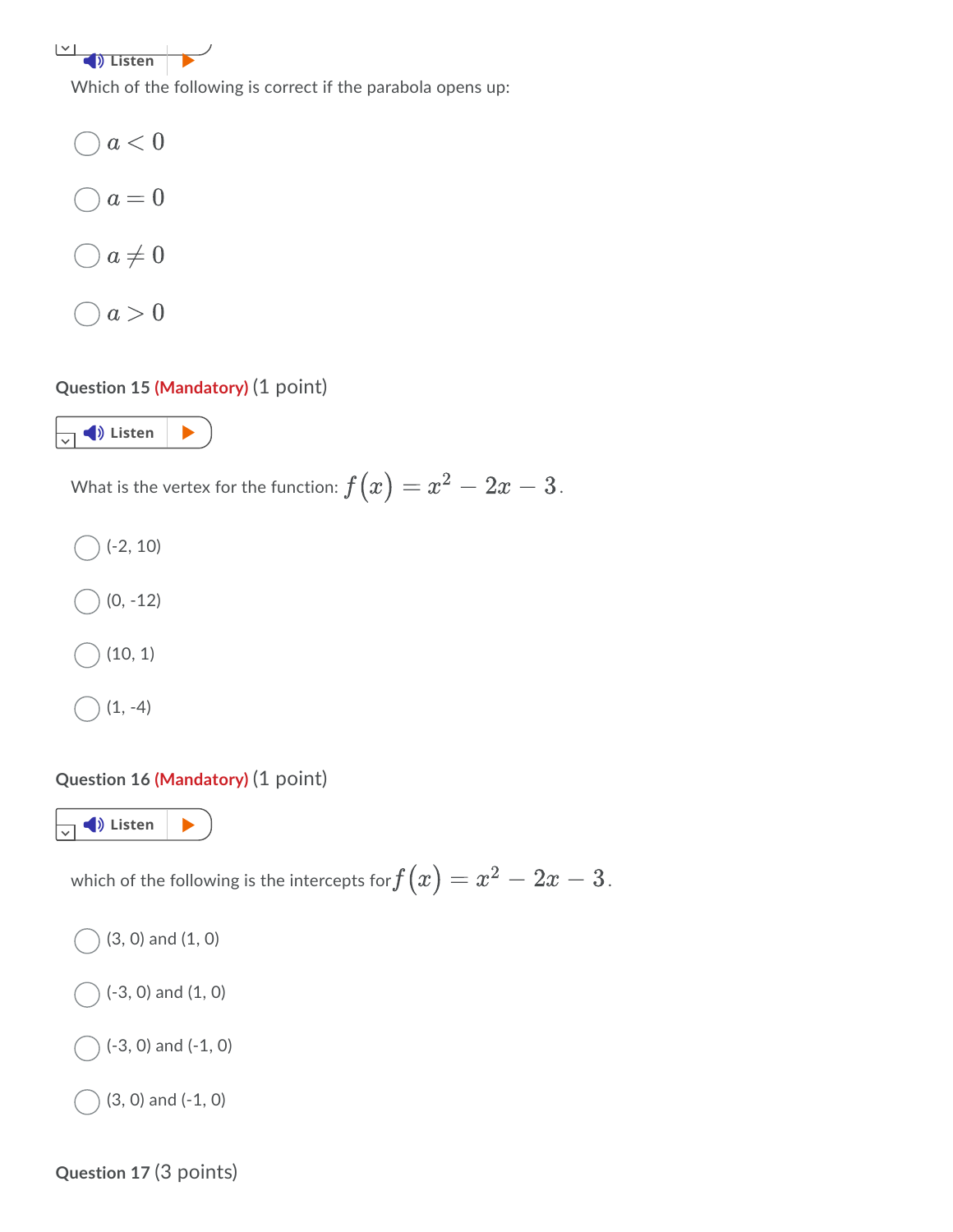

Find the Vertex for  $f(x) = x^2 - 6x + 8$ .

a) (3, -1) b) (3, 1) c) (-3, -1)

d) (-3, 1)

**[Question](https://app.readspeaker.com/cgi-bin/rsent?customerid=8954&url=https%3A%2F%2Fcolstate.view.usg.edu%2Fd2l%2Flms%2Fquizzing%2Fuser%2Fattempt%2Fquiz_attempt_page_auto.d2l&lang=en_us&voice=8954&voice=Kate&readid=d2l_read_element_18) 18** (3 points)

 $\sqrt{ }$  **Listen**  $\blacktriangleright$ 

Find the [x-intercep](https://app.readspeaker.com/cgi-bin/rsent?customerid=8954&url=https%3A%2F%2Fcolstate.view.usg.edu%2Fd2l%2Flms%2Fquizzing%2Fuser%2Fattempt%2Fquiz_attempt_page_auto.d2l&lang=en_us&voice=8954&voice=Kate&readid=d2l_read_element_19)ts of the function  $f(x) = x^2 + 5x + 6$ 

a) (-3, 0), (2,0) b) (3, 0), (-2,0) c) (3, 0), (2,0)

## **Question 19** (4 points)

d) (-3, 0), (-2, 0)

 $\overline{\mathbf{v}}$   $\blacklozenge$  Listen  $\blacktriangleright$ 

What is the maximum or Minimum Value for  $f(x) = x^2 - 8x + 7$ 

a) Maximum Value= - 9

b) Minimum Value= - 9

c) Maximum Value= 9

d) Minimum Value= 9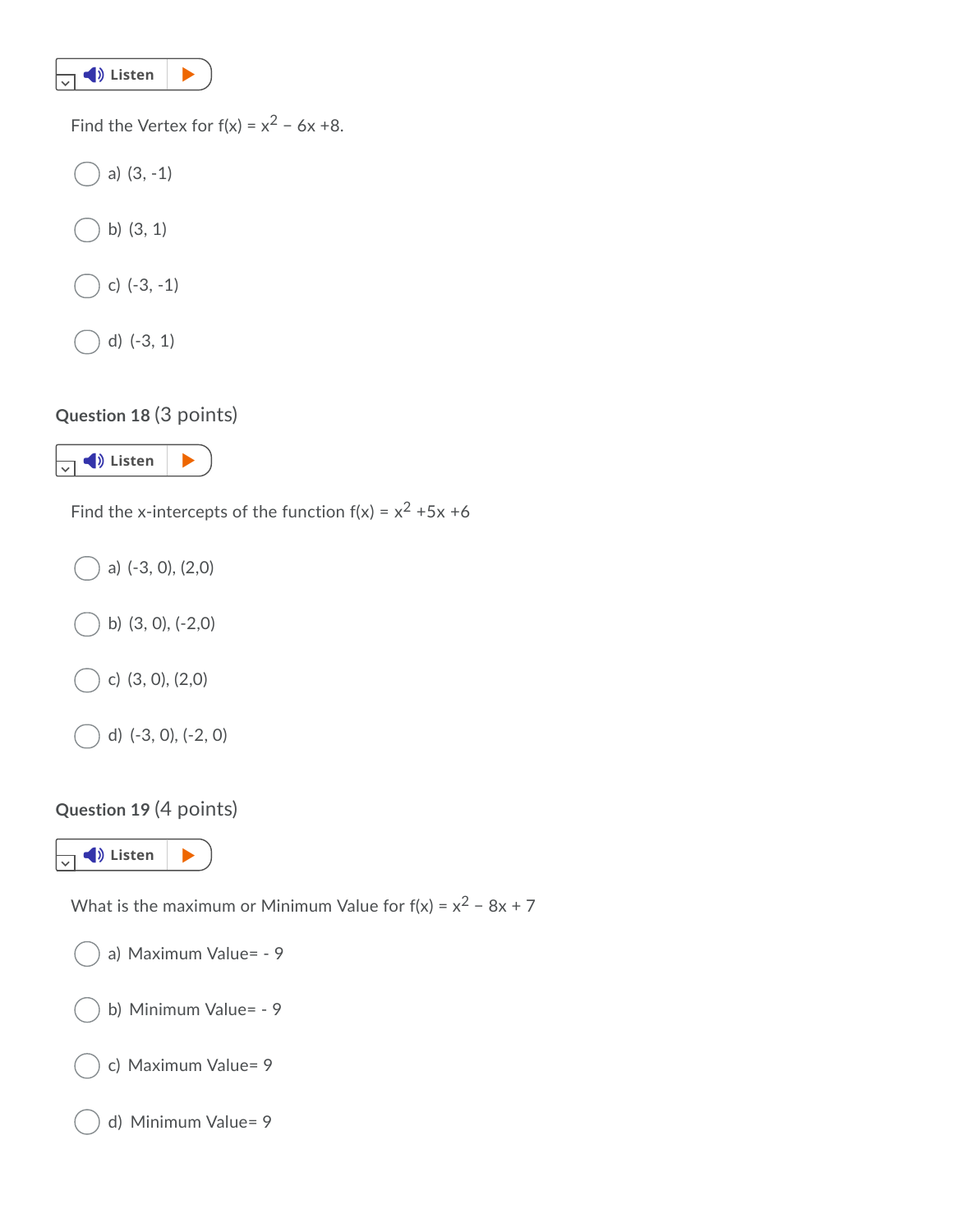### **[Question](https://app.readspeaker.com/cgi-bin/rsent?customerid=8954&url=https%3A%2F%2Fcolstate.view.usg.edu%2Fd2l%2Flms%2Fquizzing%2Fuser%2Fattempt%2Fquiz_attempt_page_auto.d2l&lang=en_us&voice=8954&voice=Kate&readid=d2l_read_element_20) 20 (Mandatory)** (1 point)



For the [exponentia](https://app.readspeaker.com/cgi-bin/rsent?customerid=8954&url=https%3A%2F%2Fcolstate.view.usg.edu%2Fd2l%2Flms%2Fquizzing%2Fuser%2Fattempt%2Fquiz_attempt_page_auto.d2l&lang=en_us&voice=8954&voice=Kate&readid=d2l_read_element_21)l function  $f(x)=b^x$  , which of the following could possibly be the value of b?

-1 0 1/2 1

## **Question 21 (Mandatory)** (1 point)



Evaluate the exponential function $f(x)=5^x\,$  when *x*=3.

15 1235 1225

125

# **Question 22 (Mandatory)** (1 point)



The following is an Exponential functions, which one is decay?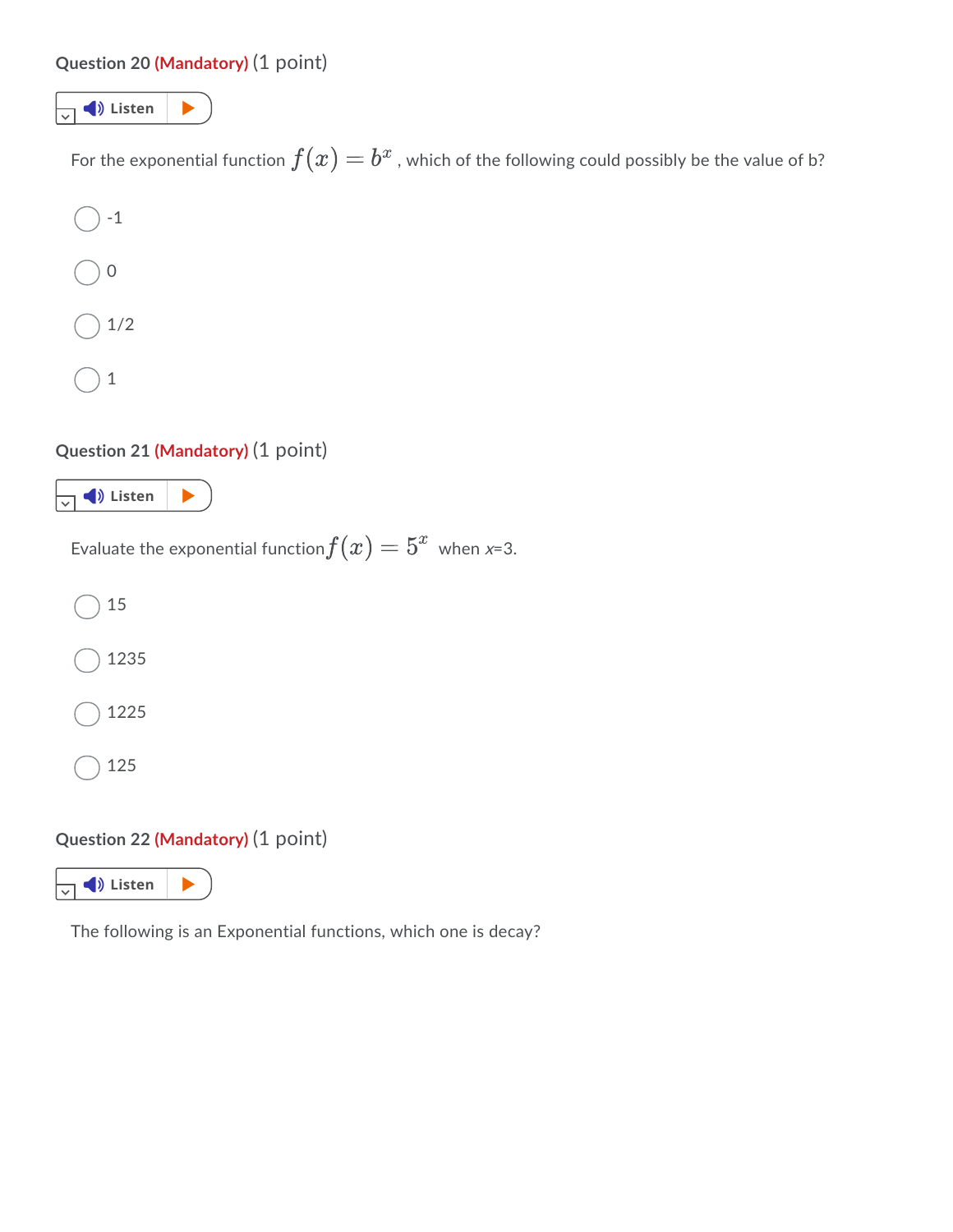$$
\bigcirc f(x) = \left(\frac{16}{15}\right)^x
$$

$$
\bigcirc f(x) = 10.1^x
$$

$$
\bigcirc f(x) = 0.95^x
$$

$$
\bigcirc f(x) = \left(1\frac{1}{3}\right)^x
$$

#### **Question 23 (Mandatory)** (1 point)

 $\overline{\mathbf{v}}$  **4** Listen  $\mathbf{v}$ 

The following is an Exponential functions, which one is growth?

 $f(x) = 0.95^x$  $f(x) = 0.0095^x$  $f(x) = 0.095^x$  $f(x) = 1.95^x$ 

#### **Question 24 (Mandatory)** (1 point)

 $\boxed{\downarrow}$  **Listen**  $\boxed{\blacktriangleright}$ 

Convert $y = \log_a(x)$  into exponential format:

 $y=a^x$  $x = a^y$  $a = y^x$  $a = x^y$ 

ſ

# **Question 25 (Mandatory)** (1 point)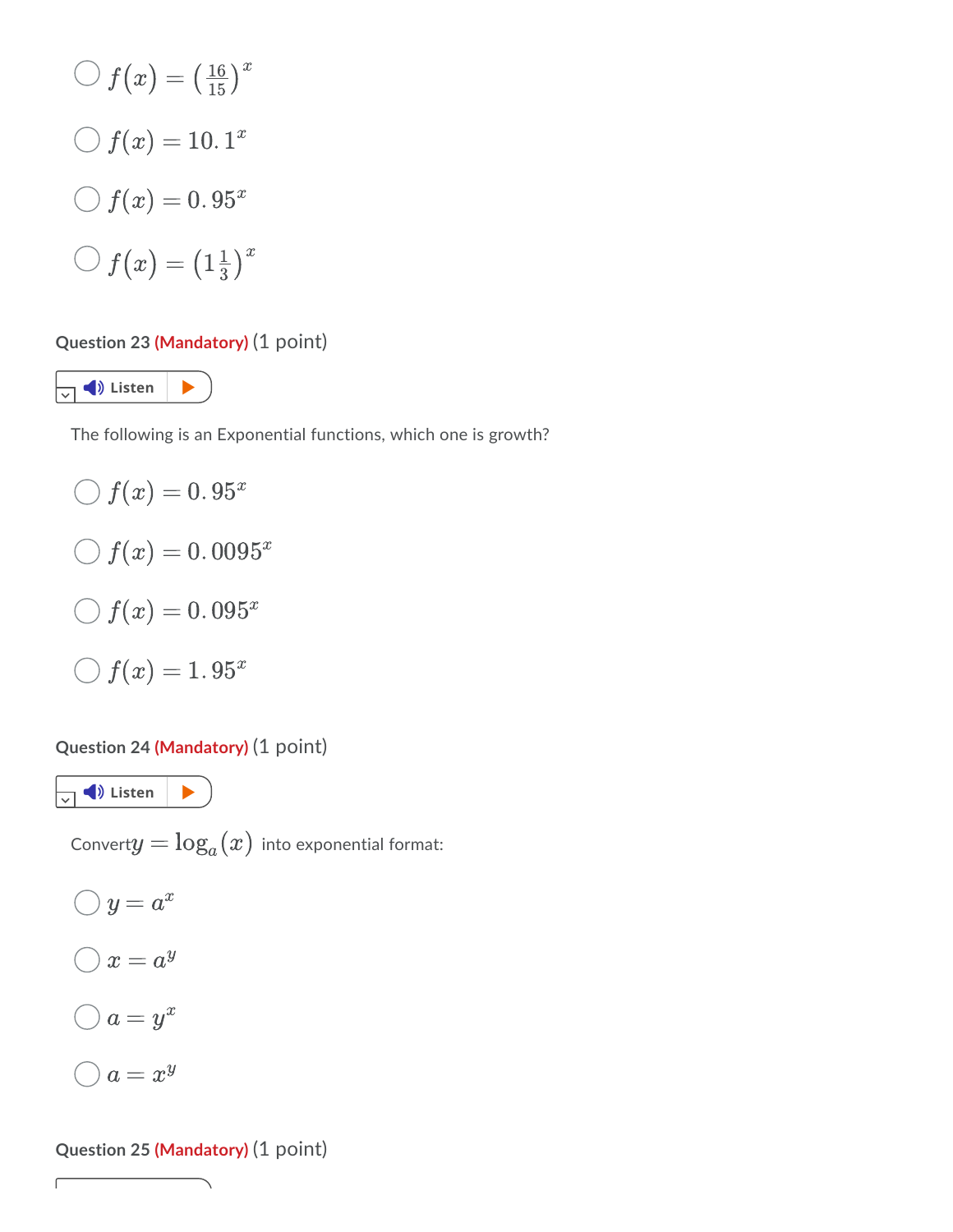**[Listen](https://app.readspeaker.com/cgi-bin/rsent?customerid=8954&url=https%3A%2F%2Fcolstate.view.usg.edu%2Fd2l%2Flms%2Fquizzing%2Fuser%2Fattempt%2Fquiz_attempt_page_auto.d2l&lang=en_us&voice=8954&voice=Kate&readid=d2l_read_element_25)** 

Convert $9 = \log_4(x)$  into exponential form.

$$
\bigcirc 4^x = 9
$$

$$
\bigcirc x^4 = 9
$$

$$
\bigcirc 9^x = 4
$$

$$
\bigcirc 4^9 = x
$$

# **[Question](https://app.readspeaker.com/cgi-bin/rsent?customerid=8954&url=https%3A%2F%2Fcolstate.view.usg.edu%2Fd2l%2Flms%2Fquizzing%2Fuser%2Fattempt%2Fquiz_attempt_page_auto.d2l&lang=en_us&voice=8954&voice=Kate&readid=d2l_read_element_26) 26 (Mandatory)** (1 point)



# **Question 27** (3 points)

 $\sqrt{ }$  **C** Listen  $\|$ 

Convert the exponential equation into logarithmic format.

 $3^4 = 81$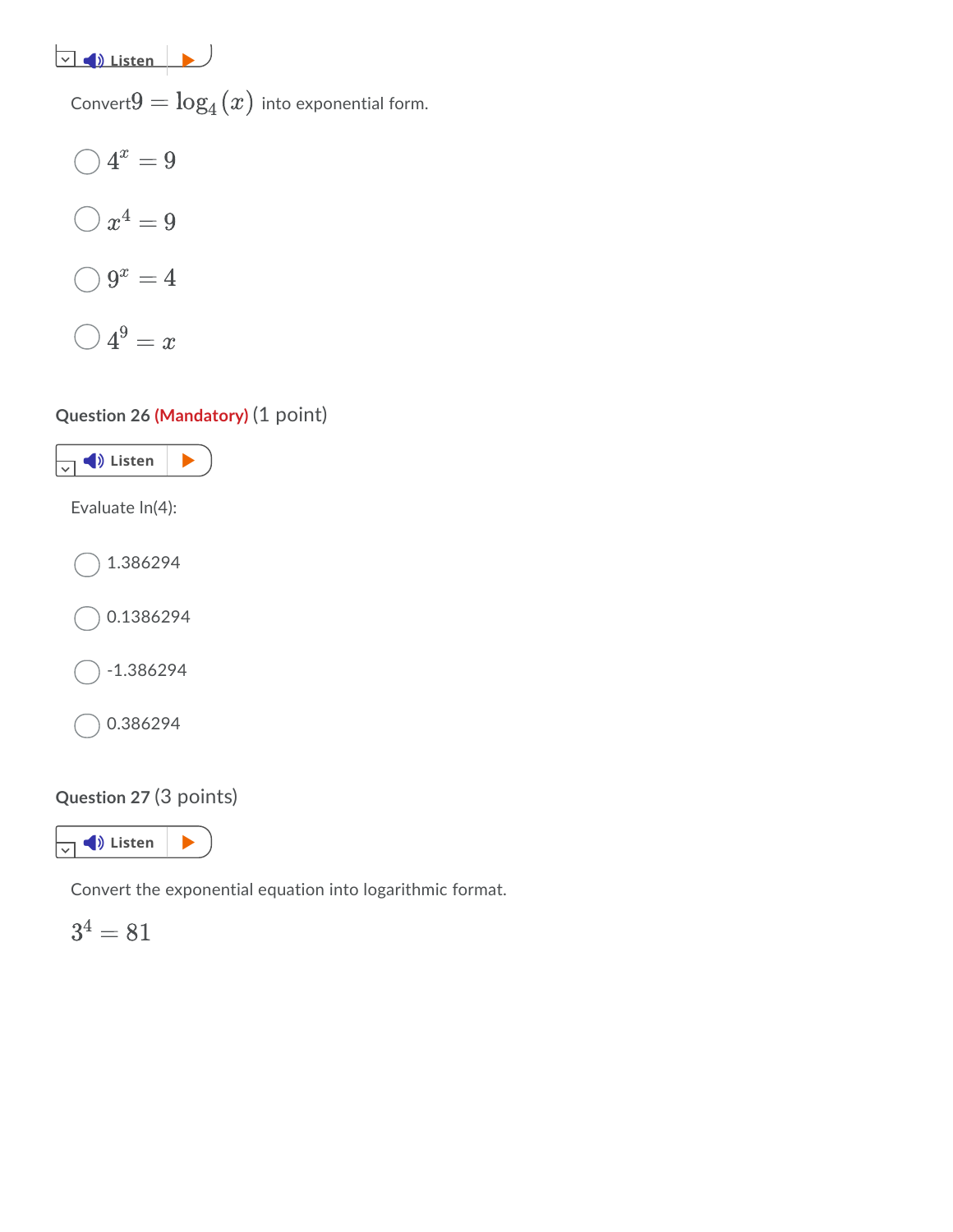

# **[Question](https://app.readspeaker.com/cgi-bin/rsent?customerid=8954&url=https%3A%2F%2Fcolstate.view.usg.edu%2Fd2l%2Flms%2Fquizzing%2Fuser%2Fattempt%2Fquiz_attempt_page_auto.d2l&lang=en_us&voice=8954&voice=Kate&readid=d2l_read_element_28) 28** (3 points)

 $\sqrt{ }$  **Listen**  $\blacktriangleright$ 

Convert the exponential equation in logarithmic form.

 $e^y = 5$  $\bigcirc$  a)  $\ln{(e)} = y$  $\bigcirc$  b)  $\ln{(5)} = y$  $\bigcirc$  c)  $\log(x) = 5$  $\bigcirc$  d)  $\log_5{(y)} = e$ 

# **Question 29** (3 points)



Solve the equation for  $x$ .

 $\log_7 x = 2$